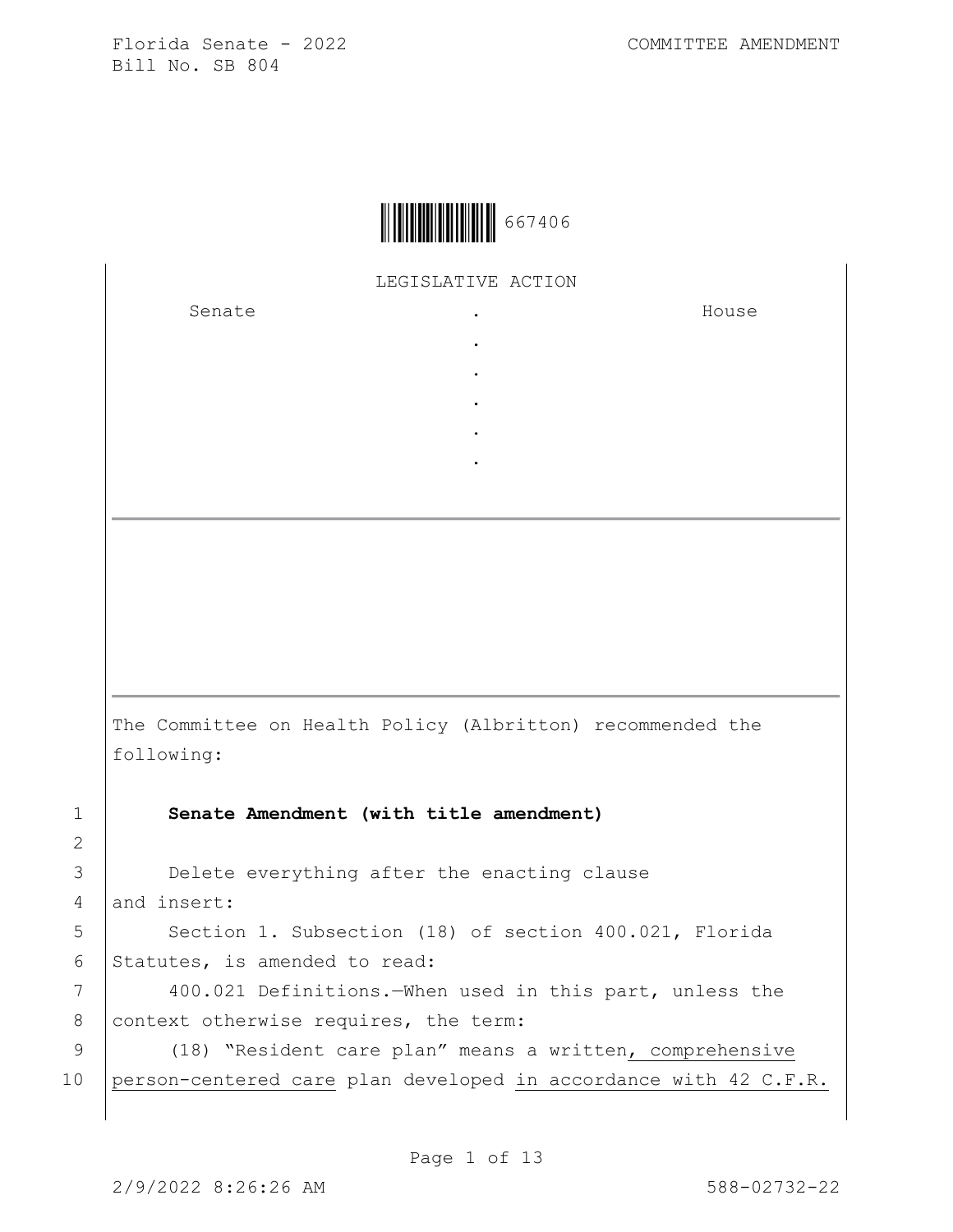Ì6674060Î667406

| 11 | s. 483.21(b) which is, maintained, and reviewed at least not     |
|----|------------------------------------------------------------------|
| 12 | less than quarterly by a registered nurse, with participation    |
| 13 | from other facility staff and the resident or his or her         |
| 14 | designee or legal representative. The resident care plan must    |
| 15 | include, which includes a comprehensive assessment of the needs  |
| 16 | of an individual resident; the type and frequency of services    |
| 17 | required to provide the necessary care for the resident to       |
| 18 | attain or maintain the highest practicable physical, mental, and |
| 19 | psychosocial well-being; a listing of services provided within   |
| 20 | or outside the facility to meet those needs; and an explanation  |
| 21 | of service goals.                                                |
| 22 | Section 2. Subsection (3) of section 400.23, Florida             |
| 23 | Statutes, is amended to read:                                    |
| 24 | 400.23 Rules; evaluation and deficiencies; licensure             |
| 25 | status.-                                                         |
|    |                                                                  |
| 26 | $(3)$ (a)1. As used in this subsection, the term:                |
| 27 | a. "Direct care staff" means individuals who, through            |
| 28 | interpersonal contact with residents or resident care            |
| 29 | management, provide care and services to allow residents to      |
| 30 | attain or maintain the highest practicable physical, mental, and |
| 31 | psychosocial well-being. The term includes, but is not limited   |
| 32 | to, disciplines and professions that must be reported in         |
| 33 | accordance with 42 C.F.R. s. $483.70(q)$ in the following        |
| 34 | categories of direct care services:                              |
| 35 | Physician.<br>(I)                                                |
| 36 | Nursing.<br>(TI)                                                 |
| 37 | Pharmacy.<br>(III)                                               |
| 38 | Dietary.<br>(TV)                                                 |
| 39 | Therapeutic.<br>(V)                                              |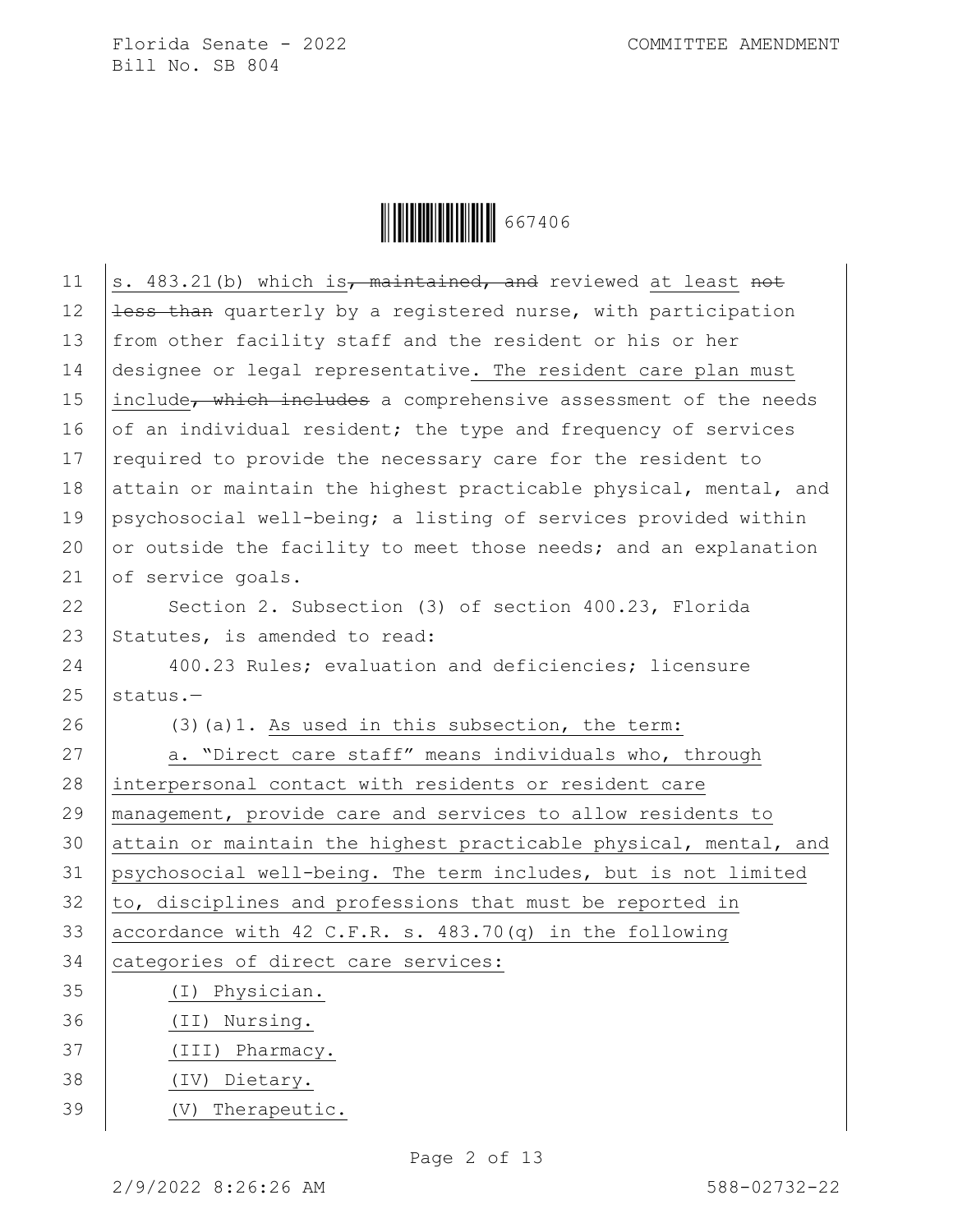## **ÖEFFERDER (1994)** 667406

 (VI) Dental. (VII) Podiatry. (VIII) Mental health. 43 The term does not include individuals whose primary duty is 45 | maintaining the physical environment of the facility, including, 46 but not limited to, food preparation, laundry, and housekeeping. b. "Facility assessment" means a process to determine the 48 staff competencies that are necessary to provide the level and 49 types of care needed for the facility's resident population 50 considering the types of diseases, conditions, physical and cognitive disabilities, overall acuity, and other pertinent 52 factors that are present within that resident population. Additional requirements for conducting a facility assessment must be performed in accordance with 42 C.F.R. s. 483.70(e). 2. For purposes of this subsection, direct care staffing hours do not include time spent on nursing administration, staff development, staffing coordination, and the administrative portion of the minimum data set and care plan coordination for Medicaid. (b)1. Each facility must determine its direct care staffing needs based on the facility assessment and the individual needs 62 of each resident based on the resident's care plan. At a  $\mid$  minimum, staffing The agency shall adopt rules providing minimum staffing requirements for nursing home facilities. These 65 requirements must include<sub> $\tau$ </sub> for each facility:  $a. A minimum weekly average of  $certified$  nursing assistant$  $\vert$  and licensed nursing staffing combined of 3.6 hours of direct 68 care per resident per day. As used in this subparagraph  $sub-$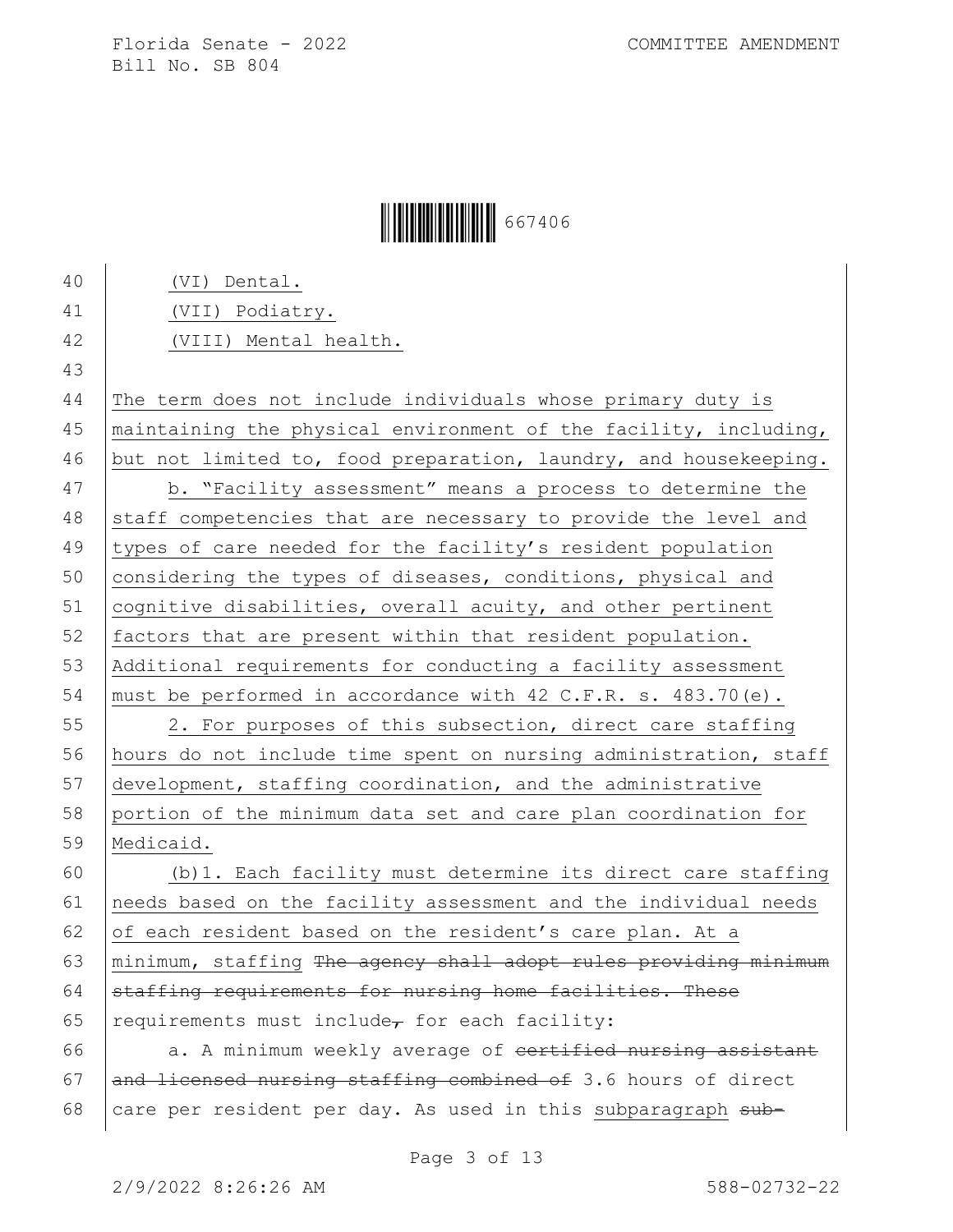

69  $\sqrt{\frac{1}{100}}$  subparagraph, a week is defined as Sunday through Saturday. 70 b. A minimum certified nursing assistant staffing of 2.0 71  $\left| \frac{2.5}{1} \right|$  hours of direct care by a certified nursing assistant per 72 resident per day. A facility may not staff below a ratio of one 73 certified nursing assistant per 20 residents. 74 c. A minimum <del>licensed nursing staffing</del> of 1.0 hour of 75 direct care by a licensed nurse per resident per day. A facility 76 may not staff below a ratio of one licensed nurse per 40 77 residents. 78 2. Nursing assistants employed under s. 400.211(2) may be 79 included in computing the hours of direct care provided by 80 certified nursing assistants and may be included in computing 81 the staffing ratio for certified nursing assistants if their job 82 | responsibilities include only nursing-assistant-related duties. 83 3. Each nursing home facility must document compliance with 84 staffing standards as required under this paragraph and post 85 daily the names of licensed nurses and certified nursing 86 assistants  $\frac{1}{2}$  staff on duty for the benefit of facility residents 87 and the public. Facilities must maintain the records documenting 88 compliance with minimum staffing standards for a period of 5 89 vears and must report staffing in accordance with 42 C.F.R. s. 90 483.70(q).

91 4. The agency must shall recognize the use of licensed 92 nurses for compliance with minimum staffing requirements for 93 certified nursing assistants if the nursing home facility 94 otherwise meets the minimum staffing requirements for licensed 95 nurses and the licensed nurses are performing the duties of a 96 certified nursing assistant. Unless otherwise approved by the 97 agency, licensed nurses counted toward the minimum staffing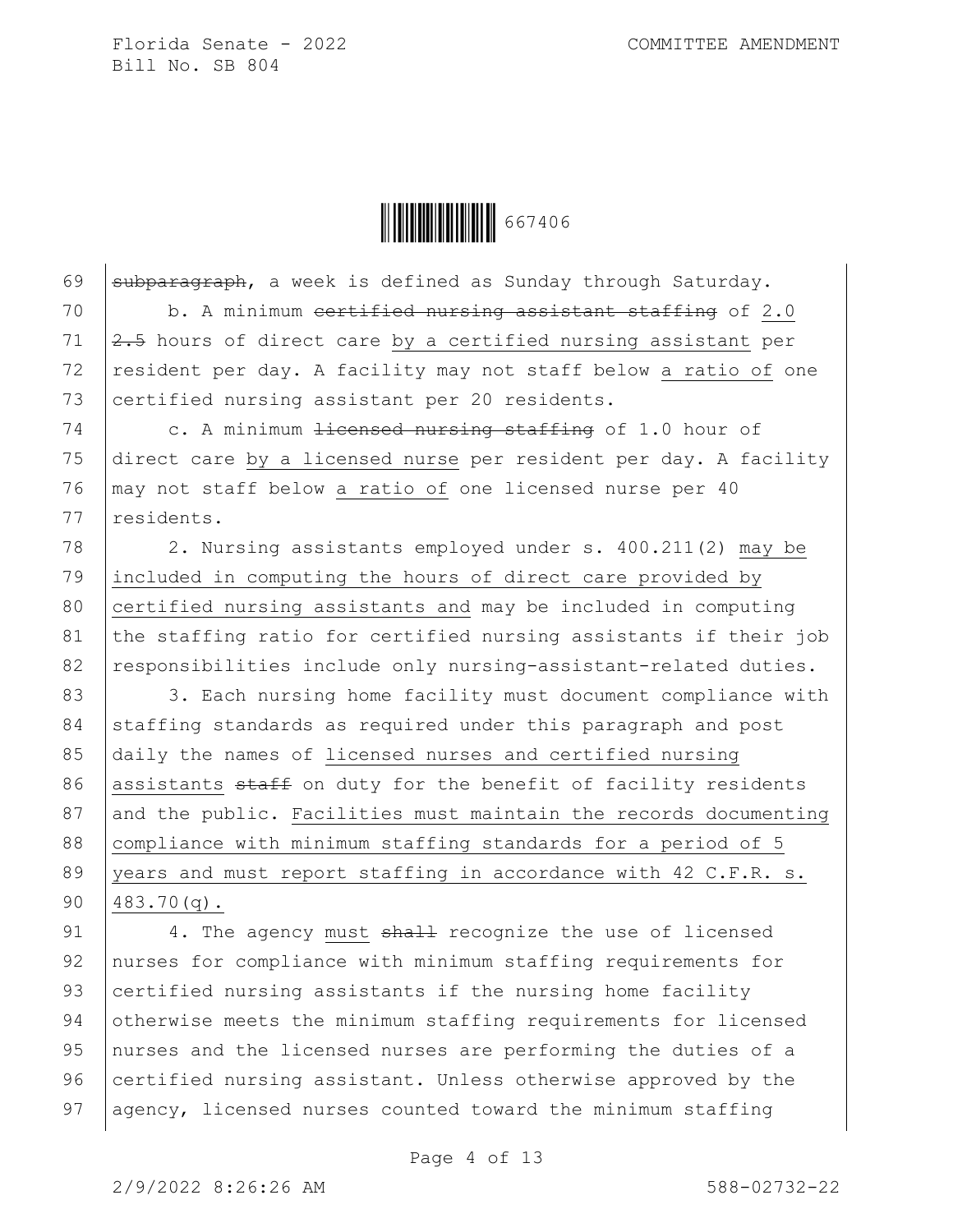

98 requirements for certified nursing assistants must exclusively 99 perform the duties of a certified nursing assistant for the 100 entire shift and not also be counted toward the minimum staffing 101 requirements for licensed nurses. If the agency approved a 102 | facility's request to use a licensed nurse to perform both 103 licensed nursing and certified nursing assistant duties, the 104 facility must allocate the amount of staff time specifically 105 spent on certified nursing assistant duties for the purpose of 106 documenting compliance with minimum staffing requirements for 107 certified and licensed nursing staff. The hours of a licensed 108 nurse with dual job responsibilities may not be counted twice.

109 3. The nurse staffing requirements imposed in this 110 paragraph are minimum nurse staffing requirements for nursing 111 home facilities. Evidence that a facility complied with the 112 minimum direct care staffing requirements under subparagraph 1. 113 is not admissible as evidence of compliance with the nursing 114 Services requirements under 42 C.F.R. s. 483.35 or 42 C.F.R. s. 115 483.70.

116  $(c)$  (c)  $(b)$  Paid feeding assistants and direct care, other than 117 certified nursing assistants, nonnursing staff who have 118 successfully completed the feeding assistant training program 119 under s. 400.141(1)(v) and who provide  $\frac{1}{2}$  providing eating 120 assistance to residents shall  $not$  count toward compliance with 121 overall direct care minimum staffing hours but not the hours of 122 direct care required for certified nursing assistants or 123 | licensed nurses standards.

124  $(d)$  (d) (e) Licensed practical nurses licensed under chapter 464 125 who provide are providing nursing services in nursing home 126 | facilities under this part may supervise the activities of other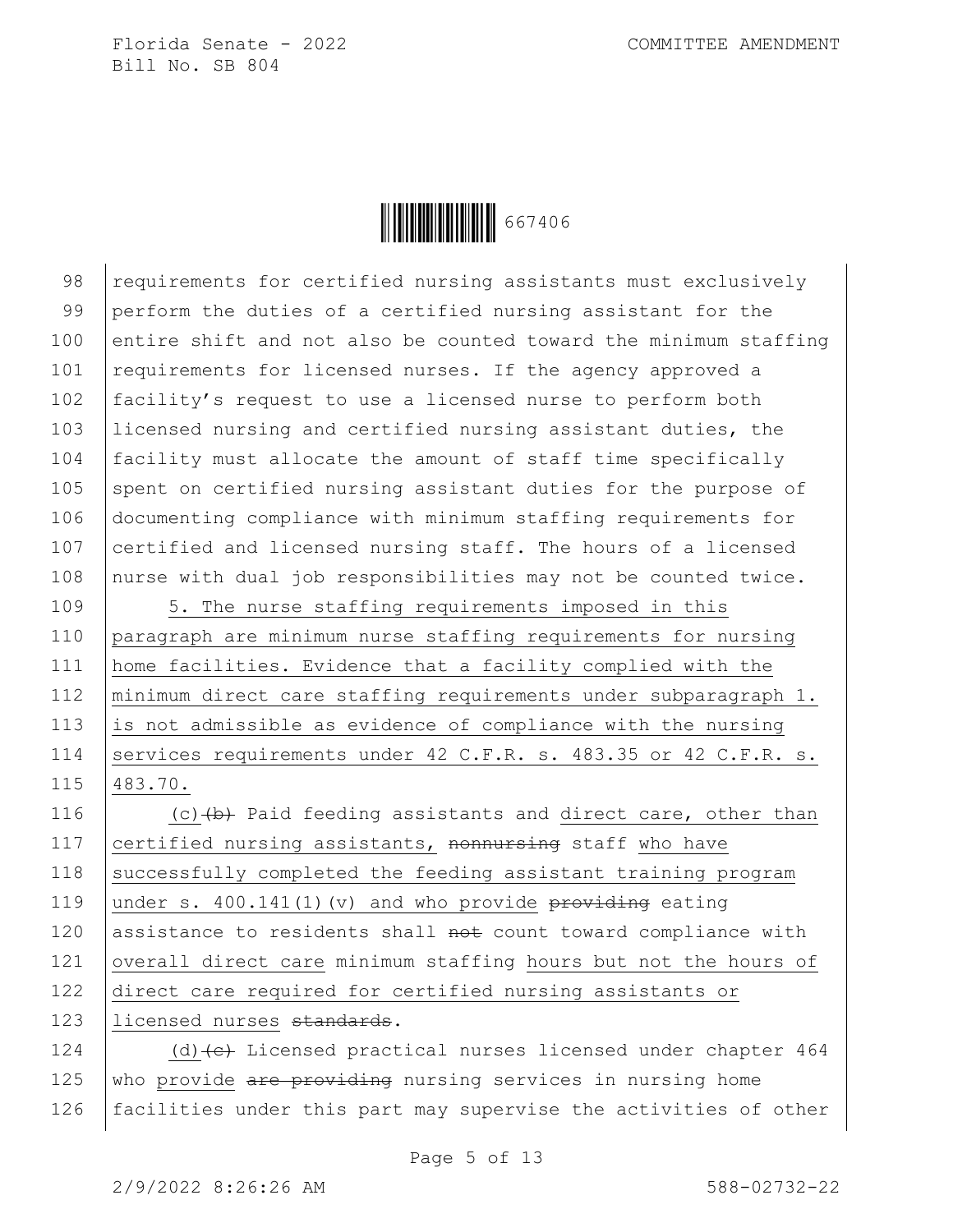

127 Iicensed practical nurses, certified nursing assistants, and 128 other unlicensed personnel providing services in such facilities 129 in accordance with rules adopted by the Board of Nursing. 130 (e) The agency may adopt rules to implement this 131 | subsection. 132 Section 3. Present subsection (2) of section 400.0234, 133 Florida Statutes, is redesignated as subsection (3), and a new 134 subsection (2) is added to that section, to read: 135 400.0234 Availability of facility records for investigation 136 of resident's rights violations and defenses; penalty.-137 (2) Forms filed with the agency pursuant to s. 408.061(5) 138 and (6) are not confidential or exempt from the provisions of  $s$ . 139  $\vert$  119.07(1) and s. 24(a), Art. I of the State Constitution and may 140 be discoverable and admissible in a civil action under this part 141 or an administrative action under this part or part II of 142 chapter 408. 143 Section 4. Subsection (4) of section 400.024, Florida 144 Statutes, is amended to read: 145 400.024 Failure to satisfy a judgment or settlement 146 agreement.-147  $(4)$  If, After the agency is placed on notice pursuant to 148 subsection (2), the following applies  $and:$ 149 (a) If the license is subject to renewal, the agency may 150 deny the license renewal unless compliance with this section is 151  $\alpha$  achieved.; and 152 (b) If a change of ownership application for the facility 153 at issue is filed submitted by the licensee, by a person or 154 entity identified as having a controlling interest in the 155 | licensee, or by a related party, the unsatisfied or undischarged

Page 6 of 13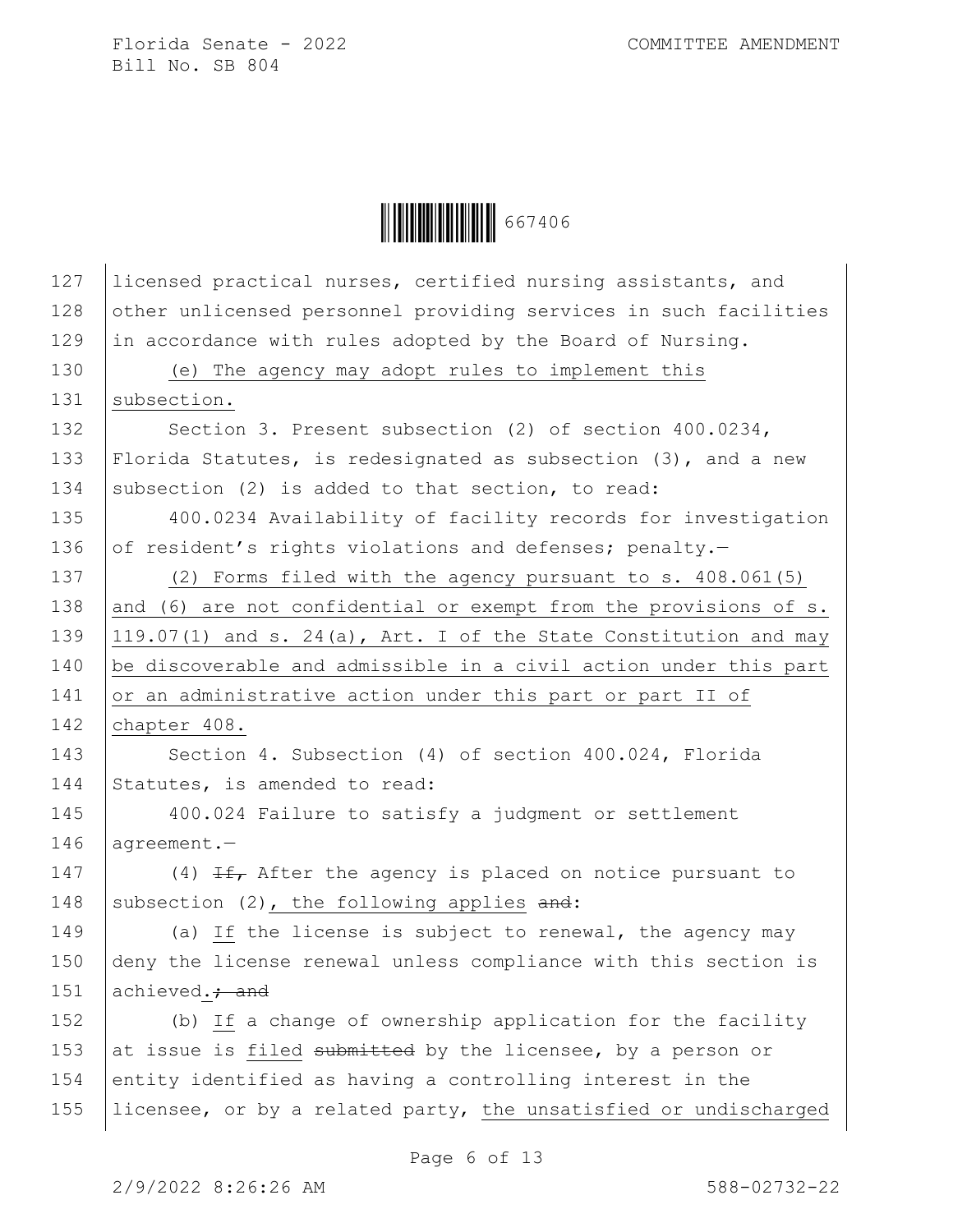Ì6674060Î667406

| 156 | adverse final judgment under subsection (1) becomes the          |
|-----|------------------------------------------------------------------|
| 157 | responsibility and liability of the transferee, and the agency   |
| 158 | shall deny the change of ownership application unless compliance |
| 159 | with this section is achieved.                                   |
| 160 | (c) If a change of ownership application for the facility        |
| 161 | at issue is filed by the licensee, by a person or entity         |
| 162 | identified as having a controlling interest in the licensee, or  |
| 163 | by a related party, then:                                        |
| 164 | 1. The licensee or transferor must provide written notice        |
| 165 | of the filing of the application to each pending claimant or the |
| 166 | claimant's attorney of record, if applicable, within 14 days     |
| 167 | after the date the application is filed with the agency.         |
| 168 | 2. The written notice must be provided by certified mail,        |
| 169 | return receipt requested, or other method that provides          |
| 170 | verification of receipt.                                         |
| 171 | 3. A claimant has 30 days after the date of receipt of the       |
| 172 | written notice to object to the application if the claimant has  |
| 173 | reason to believe that the approval of the application would     |
| 174 | facilitate a fraudulent transfer or allow the transferor to      |
| 175 | avoid financial responsibility for the claimant's pending claim. |
| 176 | 4. The agency must consider any objection brought pursuant       |
| 177 | to this subsection in its decision to approve or deny an         |
| 178 | application for change of ownership under this part and part II  |
| 179 | of chapter 408.                                                  |
| 180 | 5. If a claim is pending in arbitration at the time that         |
| 181 | the application for change of ownership is filed, the claimant   |
| 182 | may file a petition to enjoin the transfer in circuit court.     |
| 183 | 6. As used in this paragraph, "claimant" means a resident        |
| 184 | or the resident's family or personal representative who has      |
|     |                                                                  |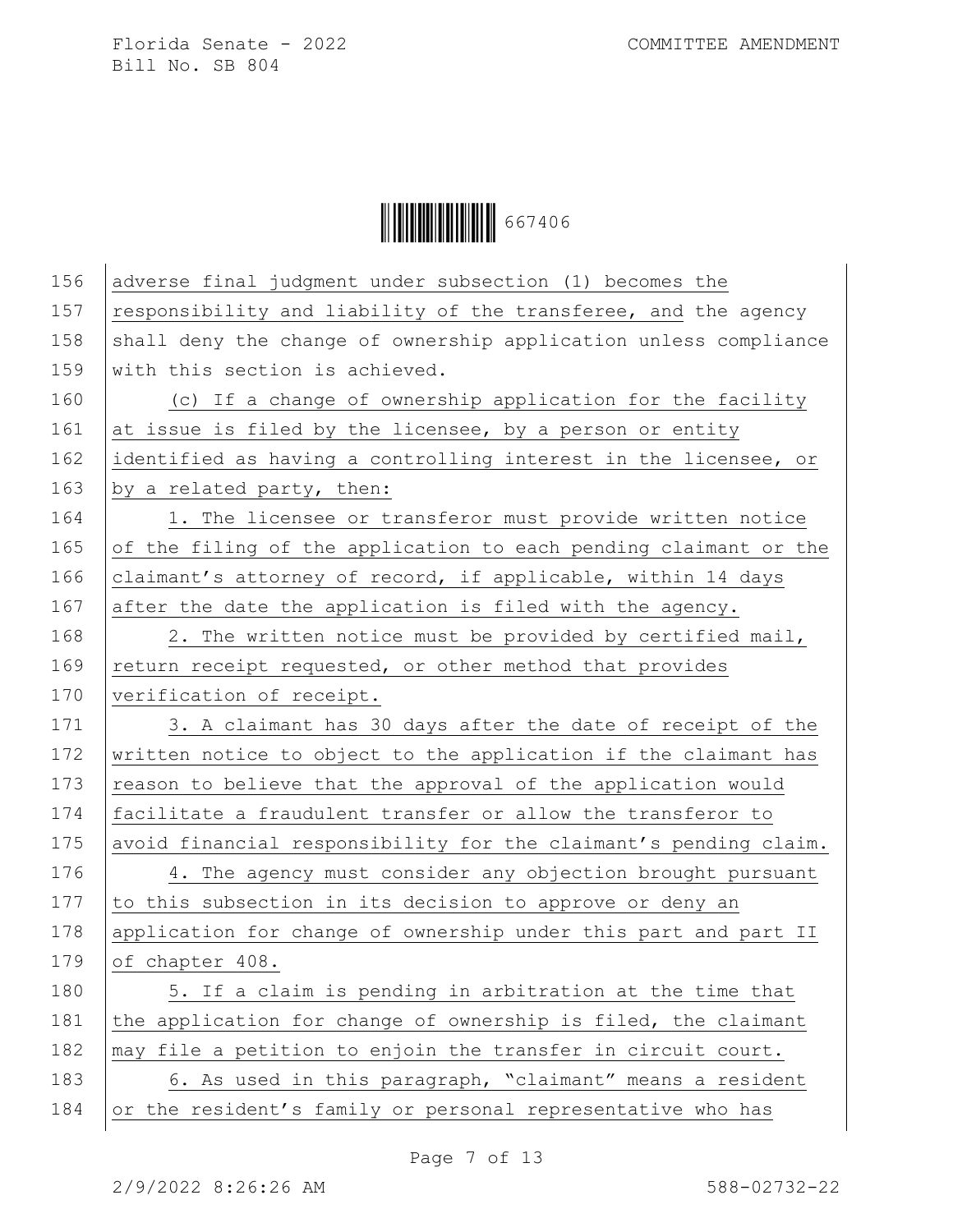Ì6674060Î667406

185 notified the licensee or facility of a potential claim by notice 186 of intent letter or who has initiated an action, claim, or 187 arbitration proceeding against the licensee or facility. 188 Section 5. Paragraphs  $(q)$ ,  $(n)$ , and  $(r)$  of subsection  $(1)$ 189 of section 400.141, Florida Statutes, are amended to read: 190 400.141 Administration and management of nursing home 191 facilities.— 192 (1) Every licensed facility shall comply with all 193 applicable standards and rules of the agency and shall: 194 (g) If the facility has a standard license, exceeds the 195 minimum required hours of direct care provided by licensed 196 nurses nursing and certified nursing assistants assistant direct 197  $eare$  per resident per day, and is part of a continuing care 198 facility licensed under chapter 651 or is a retirement community 199 that offers other services pursuant to part III of this chapter 200 or part I or part III of chapter 429 on a single campus, be 201 allowed to share programming and staff. At the time of 202 inspection, a continuing care facility or retirement community 203  $\vert$  that uses this option must demonstrate through staffing records 204  $|$  that minimum staffing requirements for the facility were met. 205 Licensed nurses and certified nursing assistants who work in the 206 facility may be used to provide services elsewhere on campus if 207 the facility exceeds the minimum number of direct care hours 208  $\vert$  required per resident per day and the total number of residents 209 receiving direct care services from a licensed nurse or a 210 certified nursing assistant does not cause the facility to 211 violate the staffing ratios required under s.  $400.23(3)$  (b)  $\overline{a}$ . 212  $\left[400,23(3)(a)\right]$ . Compliance with the minimum staffing ratios must 213 be based on the total number of residents receiving direct care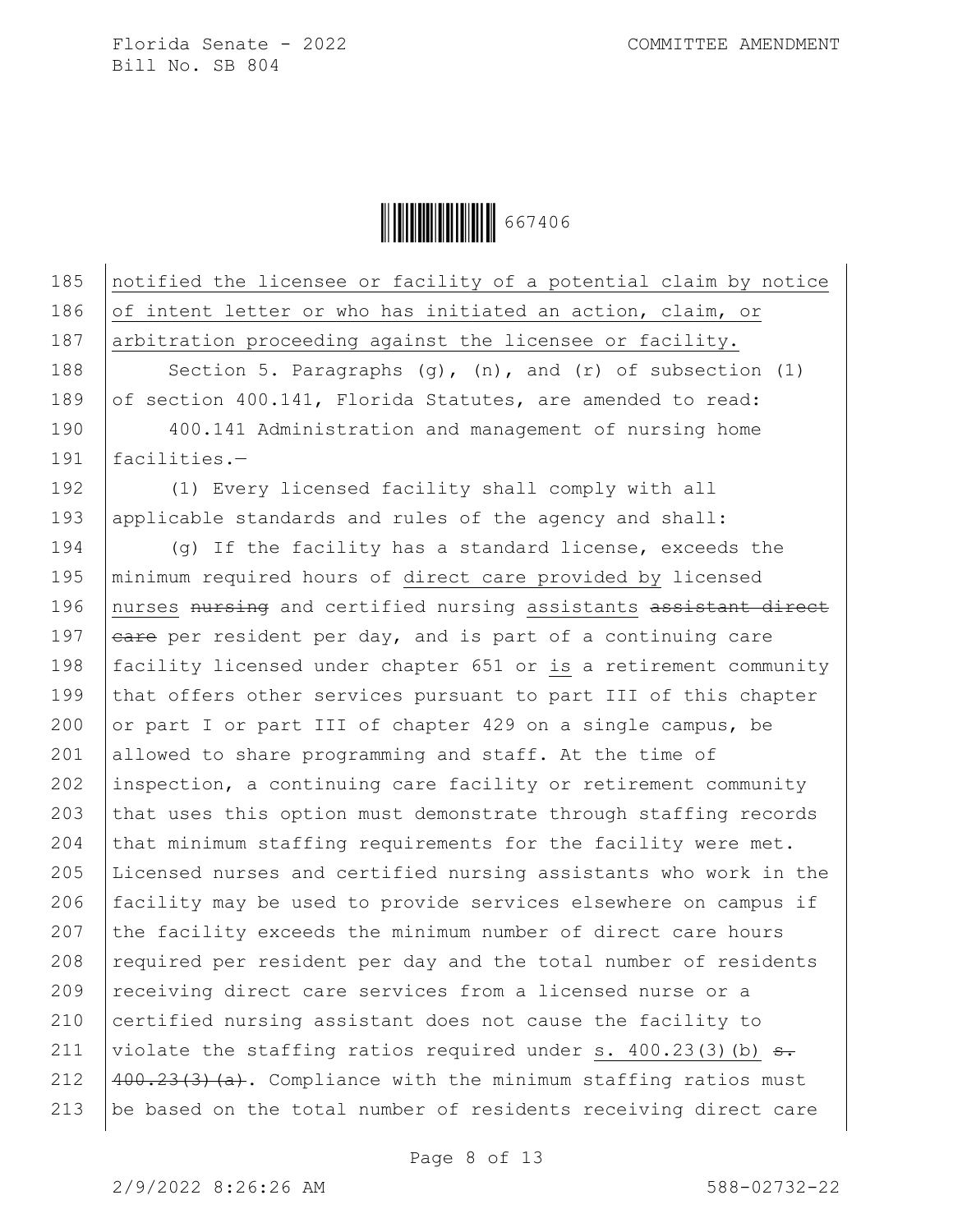

214 services, regardless of where they reside on campus. If the  $|$  facility receives a conditional license, it may not share staff until the conditional license status ends. This paragraph does  $\vert$  not restrict the agency's authority under federal or state law  $|$  to require additional staff if a facility is cited for deficiencies in care which are caused by an insufficient number  $\vert$  of certified nursing assistants or licensed nurses. The agency may adopt rules for the documentation necessary to determine 222 | compliance with this provision.

223 (n) Comply with state minimum-staffing requirements:

224 | 1. The agency may impose a moratorium on new admissions for 225  $\vert$  a facility that has failed for 48 consecutive hours to comply 226 with the minimum hours of direct care required to be provided by 227  $\vert$  a licensed nurse or certified nursing assistant. The moratorium 228  $\vert$  may be imposed until the facility is able to document compliance 229 with the minimum direct care hours required per resident per day 230 for licensed nurses and certified nursing assistants state 231 | minimum-staffing requirements for 2 consecutive days is 232 prohibited from accepting new admissions until the facility has 233 achieved the minimum-staffing requirements for 6 consecutive 234  $\frac{1}{4}$   $\frac{1}{4}$   $\frac{1}{4}$   $\frac{1}{4}$   $\frac{1}{4}$   $\frac{1}{4}$   $\frac{1}{4}$   $\frac{1}{4}$   $\frac{1}{4}$   $\frac{1}{4}$   $\frac{1}{4}$   $\frac{1}{4}$   $\frac{1}{4}$   $\frac{1}{4}$   $\frac{1}{4}$   $\frac{1}{4}$   $\frac{1}{4}$   $\frac{1}{4}$   $\frac{1}{4}$   $\frac{1}{4}$   $\frac{1}{4}$   $\frac{1}{4$ 235 a resident of the facility and was absent from the facility for 236 the purpose of receiving medical care at a separate location or 237 was on a leave of absence is not considered a new admission. 238 Failure by the facility to impose such an admissions moratorium 239  $\vert$  is subject to a \$1,000 fine.

 $240$  | 2. A facility that has a standard does not have a 241  $|$  conditional license may be cited for failure to comply with the 242 standards in s.  $400.23(3)(b)1.b.$  and c. s.  $400.23(3)(a)1.b.$  and

Page 9 of 13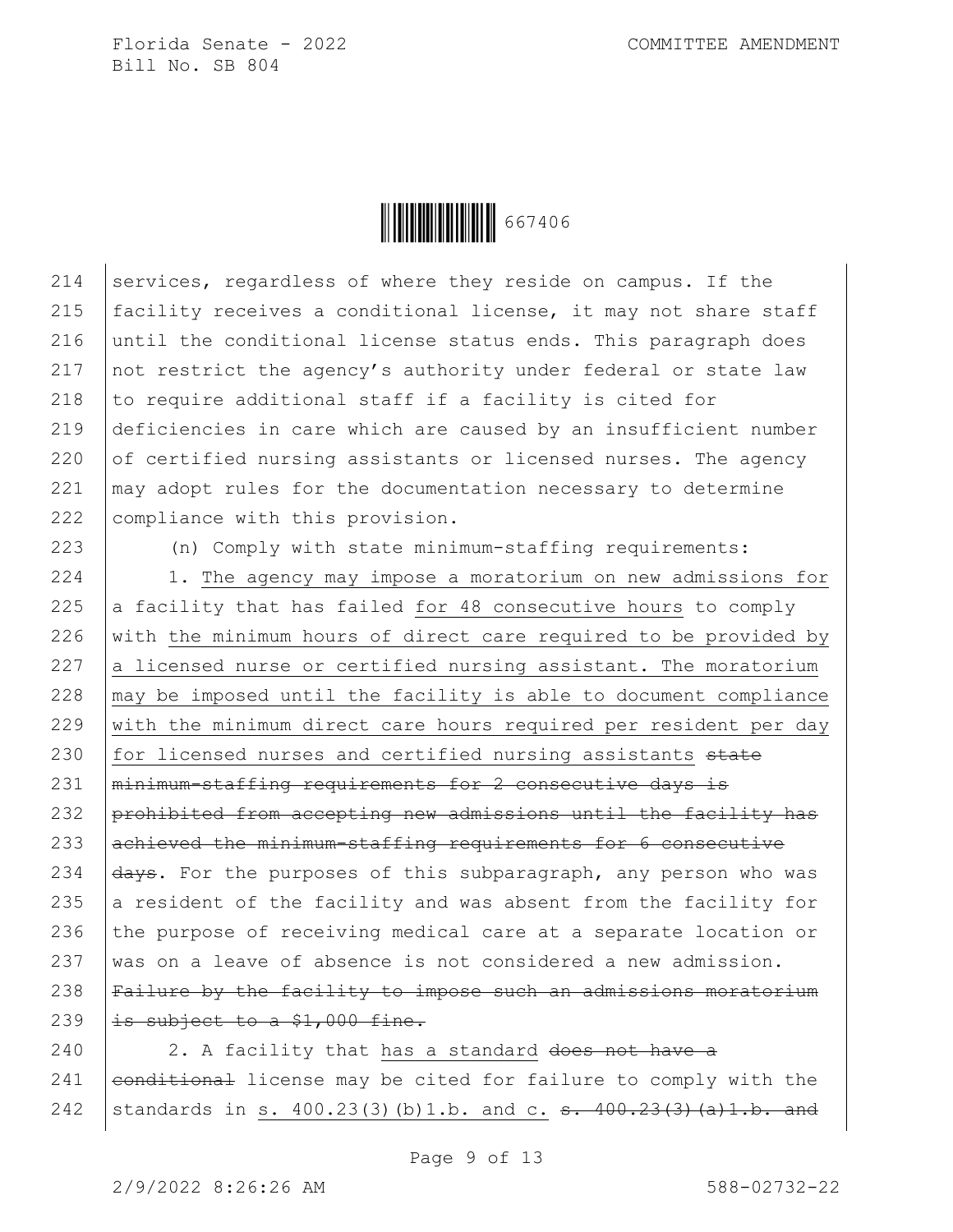Ì6674060Î667406

243  $\left| \frac{e}{\sigma+1} \right|$  only if it has failed to meet those standards on 2 244 consecutive days  $er$  if it has failed to meet at least 97 percent 245  $of$  those standards on any one day.

246 3. A facility that has a conditional license must be in 247 | compliance with the standards in s.  $400.23(3)(b)$  <del>s.  $400.23(3)(a)$ </del>  $248$  at all times.

 (r) Maintain in the medical record for each resident a daily chart of direct care  $\epsilon$  contriguational assistant services 251 provided to the resident. The direct care staff  $\epsilon$ ertified  $\sqrt{a}$  nursing assistant who is caring for the resident must complete 253 this record by the end of his or her shift. This record must indicate assistance with activities of daily living, assistance  $\vert$  with eating, and assistance with drinking, and must record each offering of nutrition and hydration for those residents whose 257 plan of care or assessment indicates a risk for malnutrition or dehydration.

259 | Section 6. Nursing Home Sustainability Task Force.-There is 260 created the Nursing Home Sustainability Task Force. The task 261  $|$  force shall review, analyze, and make recommendations specific 262  $\vert$  to the sustainability of the state's model of providing quality 263 nursing home care. The task force shall consist of 264 representatives of nursing home providers and other interested 265 stakeholders. The task force shall review all areas of the 266 provision of health care services to residents, regulation, 267 liability, licensing, quality initiatives, and the availability 268 of quality, affordable, and accessible health care. The task 269 force shall make any recommendations to the Agency for Health 270 Care Administration, the Governor, the President of the Senate, 271 and the Speaker of the House by January 1, 2025.

Page 10 of 13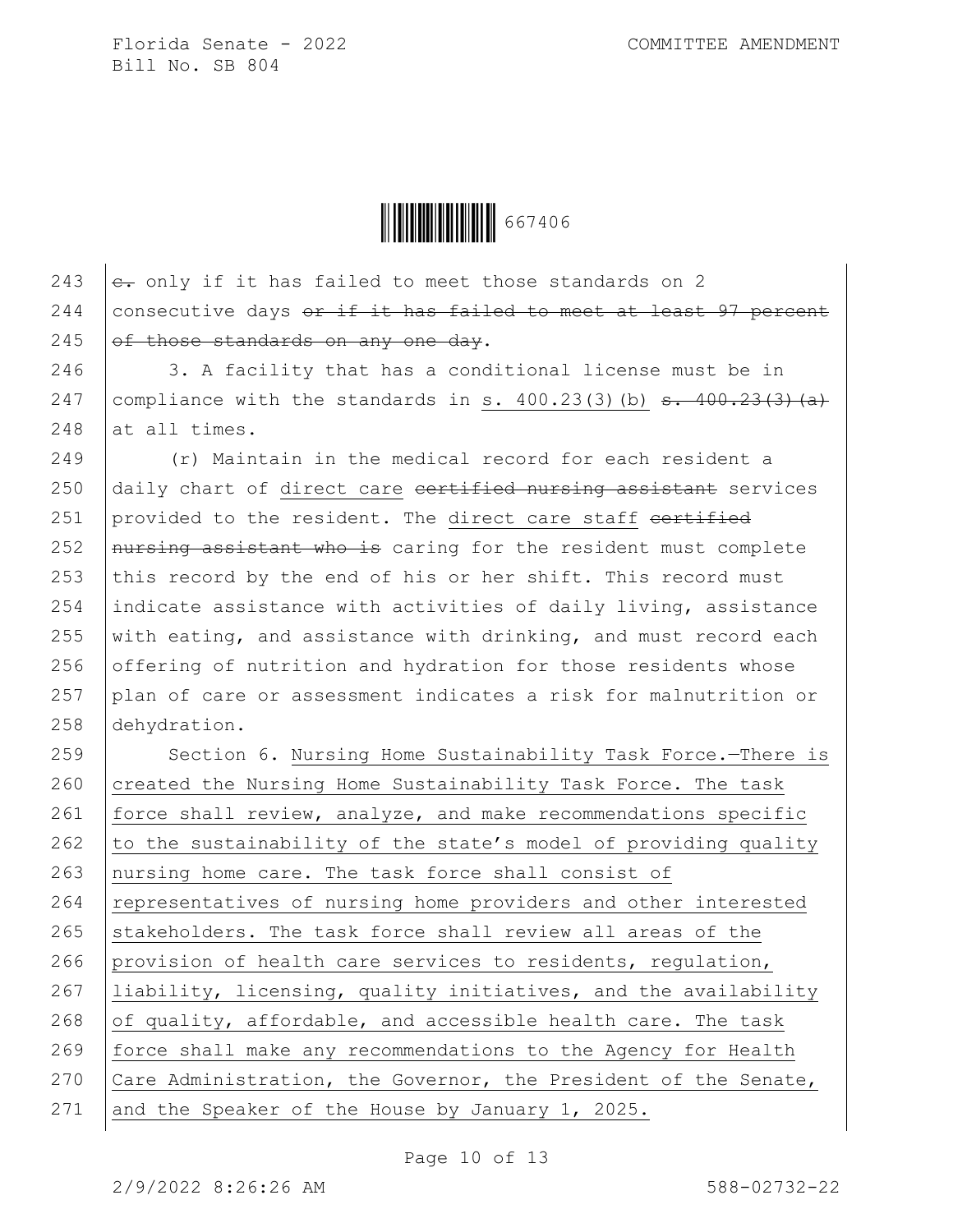Ì6674060Î667406

| 272 | Section 7. Subsection (6) of section 651.118, Florida            |
|-----|------------------------------------------------------------------|
| 273 | Statutes, is amended to read:                                    |
| 274 | 651.118 Agency for Health Care Administration; certificates      |
| 275 | of need; sheltered beds; community beds.-                        |
| 276 | (6) Unless the provider already has a component that is to       |
| 277 | be a part of the continuing care facility and that is licensed   |
| 278 | under chapter 395, part II of chapter 400, or part I of chapter  |
| 279 | 429 at the time of construction of the continuing care facility, |
| 280 | the provider must construct the non-nursing nonnursing home      |
| 281 | portion of the facility and the nursing home portion of the      |
| 282 | facility at the same time. If a provider constructs less than    |
| 283 | the number of residential units approved in the certificate of   |
| 284 | authority, the number of licensed sheltered nursing home beds    |
| 285 | shall be reduced by a proportionate share.                       |
| 286 | Section 8. This act shall take effect upon becoming a law.       |
| 287 |                                                                  |
| 288 | ================= T I T L E A M E N D M E N T ==============     |
| 289 | And the title is amended as follows:                             |
| 290 | Delete everything before the enacting clause                     |
| 291 | and insert:                                                      |
| 292 | A bill to be entitled                                            |
| 293 | An act relating to modernization of nursing home                 |
| 294 | facility staffing; amending s. 400.021, F.S.; revising           |
| 295 | the definition of the term "resident care plan";                 |
| 296 | amending s. 400.23, F.S.; defining the terms "direct             |
| 297 | care staff" and "facility assessment"; specifying                |
| 298 | functions that do not constitute direct care staffing            |
| 299 | hours for purposes of required nursing home staffing             |
| 300 | ratios; revising nursing home staffing requirements;             |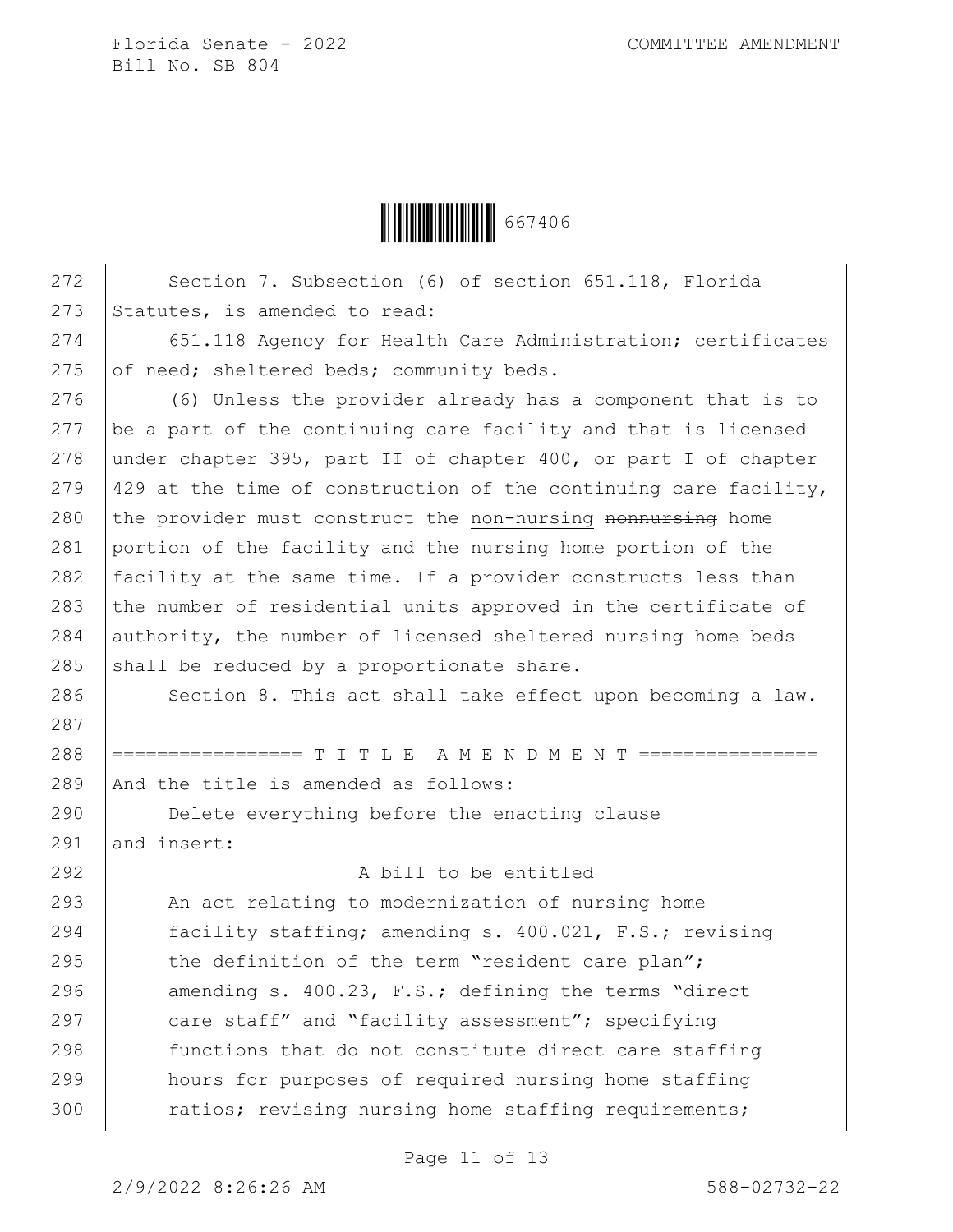

301 Tequiring nursing home facilities to maintain staffing 302 records for a specified time and report staffing 303 information consistent with federal law; providing 304 construction; providing that evidence of compliance 305 with state minimum staffing requirements is not 306 admissible as evidence for compliance with specified 307 **provisions of federal law; providing that eating** 308 assistance to residents provided by certain direct 309 care staff counts toward certain minimum direct care 310 staffing requirements; authorizing the Agency for 311 | Health Care Administration to adopt rules; amending s. 312 400.0234, F.S.; providing that certain forms filed 313 with the agency are not confidential or exempt and may 314 be discoverable and admissible in civil or 315 administrative proceedings; amending s. 400.024, F.S.; 316 providing that an unsatisfied or undischarged adverse 317 final judgment in connection with a nursing home 318 facility becomes the responsibility and liability of a 319 new owner if ownership of the facility is transferred; 320 | requiring a licensee to provide written notice to any 321 pending claimants or their attorneys of record within 322 a specified timeframe after filing a change of 323 | ownership application with the agency; providing 324 Tequirements for the notice; providing that claimants 325 may object to the application within a specified 326 timeframe under certain circumstances; requiring the 327 agency to consider any such objections in its 328 decision; providing for the filing of such objections 329 in circuit court under certain circumstances; defining

Page 12 of 13